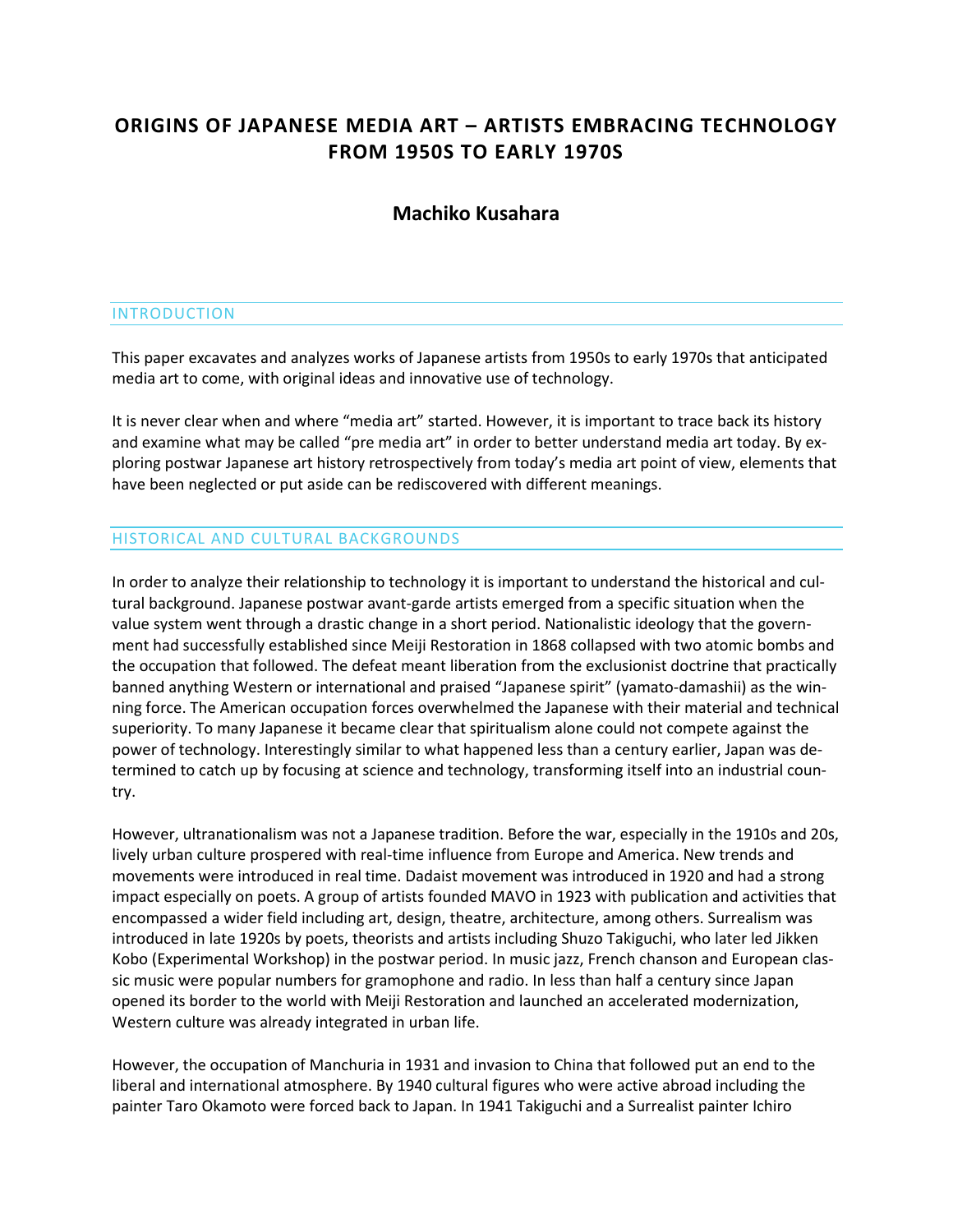Fukuda were arrested for a groundless suspect that avant-garde artists were involved in the international communist movement. Any cultural activities that looked "western" would be considered suspicious. In the daily life use of English was banned, as well as listening to British, French or American music. Painters -- both in Western style (yo-ga) and Japanese style (nihon-ga) – willingly or reluctantly painted war propaganda. As war situation got worse metal objects – anything from statues and temple bells to "unnecessary" machines, toys, kitchen utensils, etc. - were collected to be recycled for army use. Women and children were trained to fight using bamboo spears. To compensate the lack of arms and daily commodities the authority promoted the idea of superiority of spiritual strength over material power.

When the war ended in 1945 with two atomic bombs that exploded over the cities of Hiroshima and Nagasaki, it was natural that awe for the power of science and technology came back, with a hope to catch up the world standard. New companies emerged right after the war founded by engineers who had fresh ideas that could not have been realized during the war. Sony, for example, was established in 1946 and its products played an important role in avant-garde art. Japanese love for technology is a widely known cliché, but in fact curiosity for new things among Japanese had been reported by foreign visitors over centuries.

## JIKKEN KOBO (EXPERIMENTAL WORKSHOP, 1951-1957)

Without doubt Jikken Kobo was the most experimental and technologically advanced group of artists in the 1950s Japan. Aforementioned Shuzo Takiguchi played a leading role both as a theorist and a poet in re-launching contemporary art, attracting young artists, poets and composers around him. Consequently Jikken Kobo was formed in 1951 with a multimedia ballet performance titled "Picasso, le Joie de Vivre". Inspired by a painting by Picasso, the stage set was designed by Shozo Kitadai and Katsuhiro Yamaguchi, costume designed by Hideko Fukushia, music composed by Hiroyoshi Suzuki and Toru Takemitsu, lighting designed by Naotsugu Imai - - as a collaboration of major members of the group. The choice of ballet as a form of collaboration was an homage to Dada's and surrealist's experimental ballet, from Francis Picabia, Erik Satie and others in 1920a to Jean Cocteau and Diaghilev, and further to American avantgarde scene with John Cage and Merce Cunningham. Helped by Takiguchi's career and his worldwide network experiments by Jikken Kobo paced up with international movements in art.

For a self-taught composer Takemitsu who was severely rejected from the academic world at a competition the year before, Jikken Kobo was a place for unlimited experiments and multidimensional activities. Takemitsu became one of the main composers of the group and collaborated with other members such as Katsuhiro Yamaguchi for experimental theatres and performances.

Musique Concrète, which was originally developed by Pierre Schaeffer around 1950, was brought to Japan in 1953 by Toshiro Mayuzumi. Mayuzumi had graduated from Tokyo University of the Arts and studied at Conservatoire de Paris the year before. The new form of music based on magnetic tape recording technology was brought to the next level immediately by Takemitsu and his collaborators at Jikken Kobo. They expanded the concept of Musique Concrèt to an audiovisual form that integrated latest electronic audiovisual technology of the time, rather than purely musical experiment. Sony's Automatic Slide Projector system was just introduced as an educational device to synchronize a slide projector and a tape recorder. Combining Musique Concrèt with slides created by artists and photographers, Jikken Kobo produced several "Auto Slide" works in 1953 with surrealistic imagery such as "Adventures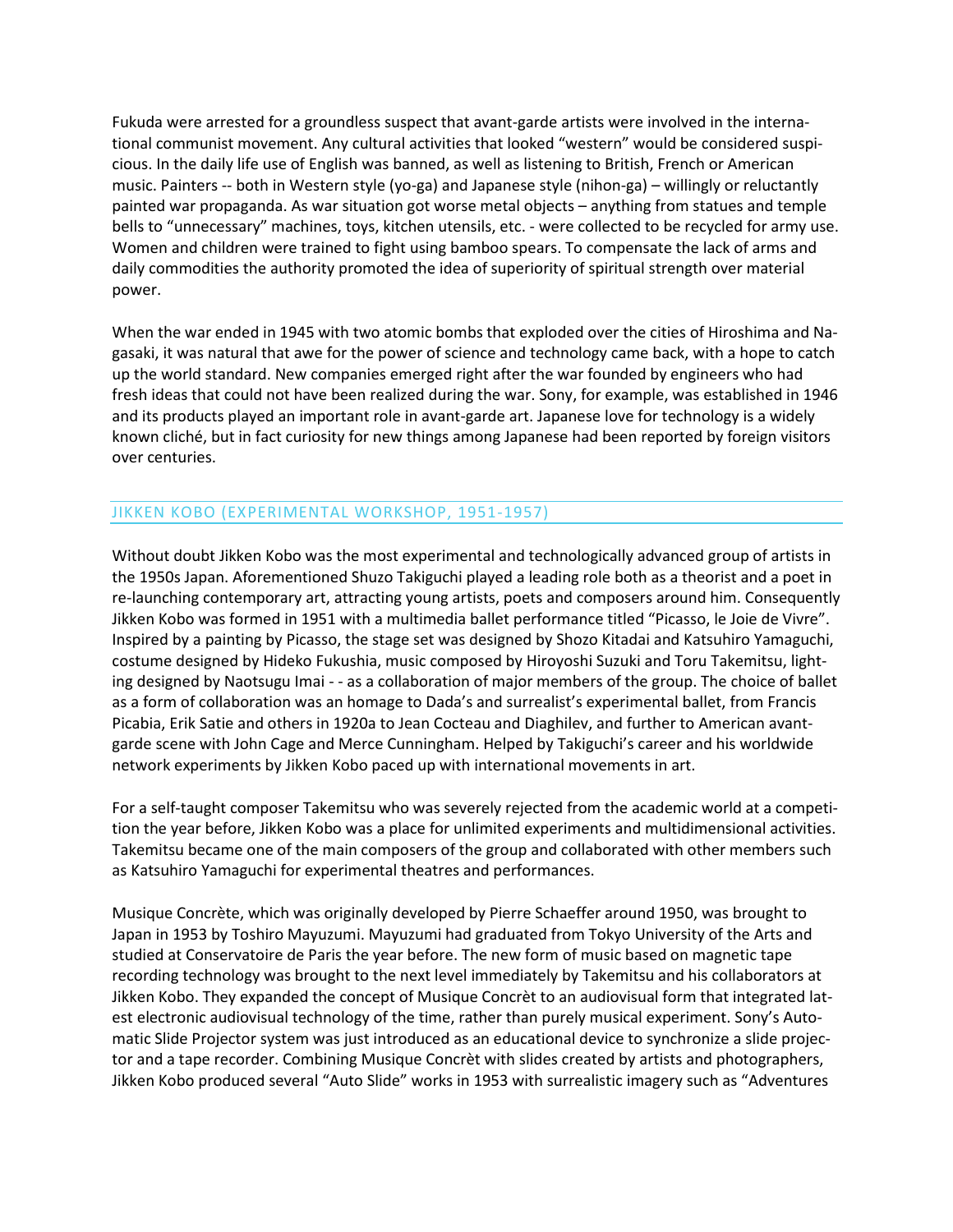of the Eyes of Mr. Y.S., a Test Pilot" (composition by Katsuhiro Yamaguchi, music by Hiroyoshi Suzuki). The system was offered by Sony and the artists worked at Sony's studio.

The incredible quickness with which Jikken Kobo artists grasped the possibilities brought by these new reproduction technologies and developed a new form of creation must be understood within the social context. An interest element in their activity is the combination of European and American influences. While Takiguchi In addition to aforementioned atmosphere of the era and a longer tradition of appreciating technology and new things in Japanese culture, the academism in art had not recovered yet. The fact that the major part of Jikken Kobo members did not have academic background probably helped them to think more freely.

Jikken Kobo members continued to be involved in experimenting new ideas and technology after the group diminished in 1957 after Takiguchi's death and played major roles in the Osaka World Exposition in 1970, although it does not mean that they embraced technology without criticism. Ambivalence was felt widely among artists who had experimental approaches as in case of Osamu Tezuka who named his major robot character "Atom" (Astro Boy outside Japan) postwar Japan. Yet, as the title of the book "Robot Avant-garde" by Yamaguchi (1985) suggests, their curiosity toward technology and experimentalism shared by the Jikken Kobo members founded a basis for Japanese media art today.

## PAINTING BY MACHINE

The Gutai artist Akira Kanayama is less known compared to his partner Atsuko Tanaka, the artist known for her "Electric Dress (1956), although the original use of technology and interest in materials that had not been traditionally used in art were shared among them. Kanayama helped Tanaka in realizing her ideas that involved technology such as her piece "Work (Bell)" (1955). Kanayama's "Work" series produced mostly around 1957 involved a remote-controlled car with paint tanks he built himself, modifying a toy car. Kanayama tested a variety of crayons, markers, black and color ink with which the car scribbled or dripped while moving on large pieces of paper and later on white vinyl sheets, which he found the most appropriate for his purpose. While the artist operated the car on a sheet laid on the floor, its trajectory and the resulting traces of ink were never under the perfect control of the artist. Instead of directly employing one's own body, as in case of other Gutai artists such as Kazuo Shiraga and Saburo Murakami, Kanayama used a mechanical medium and chance operation to drawn lines. His use of plastic inflatables and footsteps on vinyl sheets in other works also suggest his positive interest in new materials, and mediated representation of body. However, when Gutai was "discovered" by the French critic / art dealer Michel Tapié and internationally introduced, these features of Kanayama's works were disregarded. It is said that his "Work" series was interpreted as alike of Jackson Pollock's "all-over" style in the art world outside Japan, neglecting the interesting questions that arose about originality and the role of technology in art.

Eventually Gutai artists including Tanaka shifted to "paintings" rather than three-dimensional works involving unusual medium. By the time when Gutai was invited to participate the 1970 World Exposition in Osaka, Kanayama and Tanaka left the group.